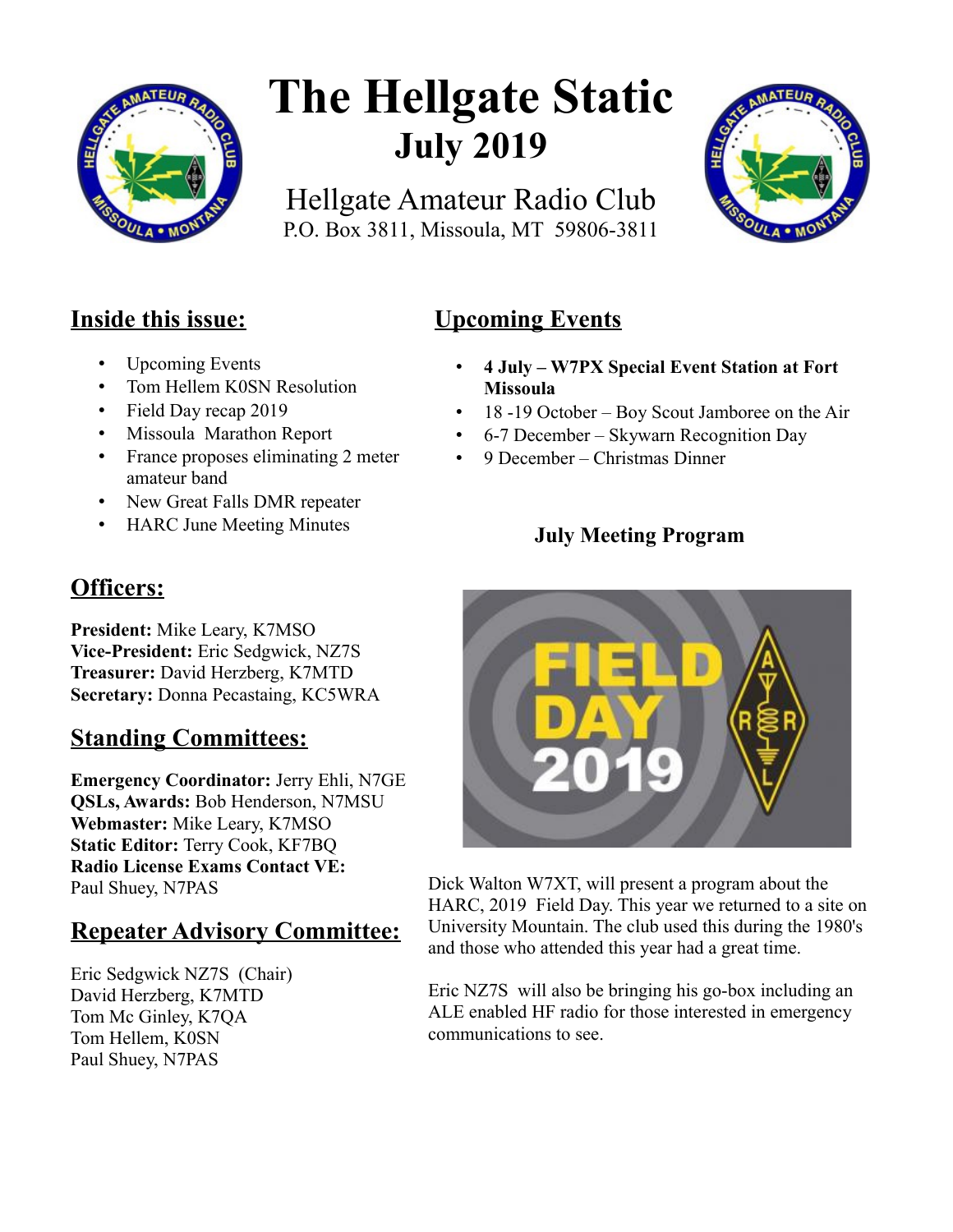#### **THE HELLGATE AMATEUR RADIO CLUB**

#### **OF**

## **MISSOULA, MONTANA; JUNE 9, 2019**

## *DULY AND COMMODIOUSLY ASSEMBLED IN ACCORDANCE WITH THE CLUB CONSTITUTION AND BYLAWS, THE MEMBERS DO RESOLVE THIS DAY AS FOLLOWS.*

*WHEREAS: Thomas Hellem, K0SN, of his own initiative, proposed to undertake an attempt to sell the Club's Hallicrafters HT-4B war surplus AM transmitter;* 

*WHEREAS: Brother Hellem proposed to offer to deliver said transmitter anywhere along the route of a necessary trip he was making to eastern Minnesota;* 

*WHEREAS: He drafted and caused to be published in the appropriate places an inviting ad describing said transmitter and his offer of delivery in alluring terms;* 

*WHEREAS: He then responded to inquiries congenially, giving interested parties confidence in his good will and the reliability of his descriptions and promise of delivery;* 

*WHEREAS: He did secure a commitment from a buyer and agree to travel more than 100 miles out of his way to make the delivery;* 

*WHEREAS: The delivery was made and payment in the amount of \$1800 was secured, significantly augmenting the Club's treasury;* 

*BE IT RESOLVED: That the Club expresses its sincere gratitude to brother Hellem for his extraordinary and successful efforts in the Club's behalf.*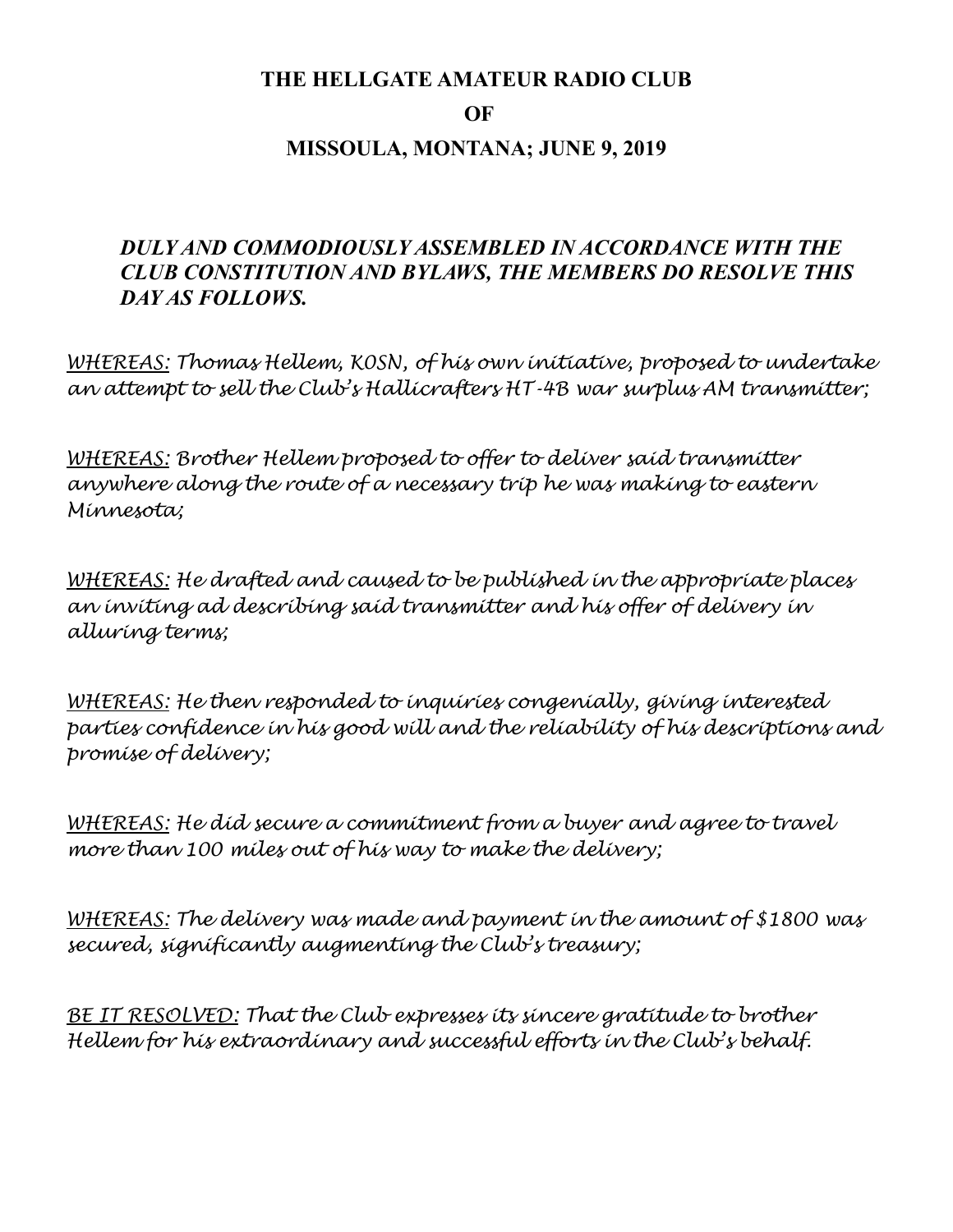#### **Field Day 2019 Recap**



Field Day 2019 is in the books. Those who participated, had a blast with 2124 total QSOs. 1297 CW and 827 SSB. There were dupes but Bob, N7IP was the PC/network maven and has the details. Plus Bob took the most pix. The rest of us took a few pix. We plan to prepare a followup report with pix and all the details to show as the HARC July meeting program. Photos by Bob Tabke N7IP and Dick Walton W7XT.

#### **Montana to Get New Section Manager**

Paul Stiles, KF7SOJ, will become ARRL Montana Section Manager on October 1. Stiles, of Billings, was the only candidate after nominations for the position were re-solicited this spring, and will serve an 18-month term. He will take over the position following George Forsyth, AA7GS, of Great Falls, who decided not to run for a new term after serving since 2013.

### **HARC Assists 2019 Missoula Marathon Event**

Members of the Hellgate Amateur Radio Club provided communications and APRS tracker support for the 13th annual Missoula Marathon on June 30th. This years event went smoothly with the APRS trackers working well and the 146.90 repeater performing admirably. Mike K7MSO and Jerry N7GE acted as Net Control, while Eric NZ7S, Wyatt K7FON, Dan KI7HLW, Chris KE7MH, Rich K7QNZ, Bryce AF7RQ, Bill W4WMA, Donna KC5WRA, Terry KF7BQ and Bryce KI7LMV, manned aid stations along the course. We hope to have photos for the August Hellgate Static. Thanks to all those who participated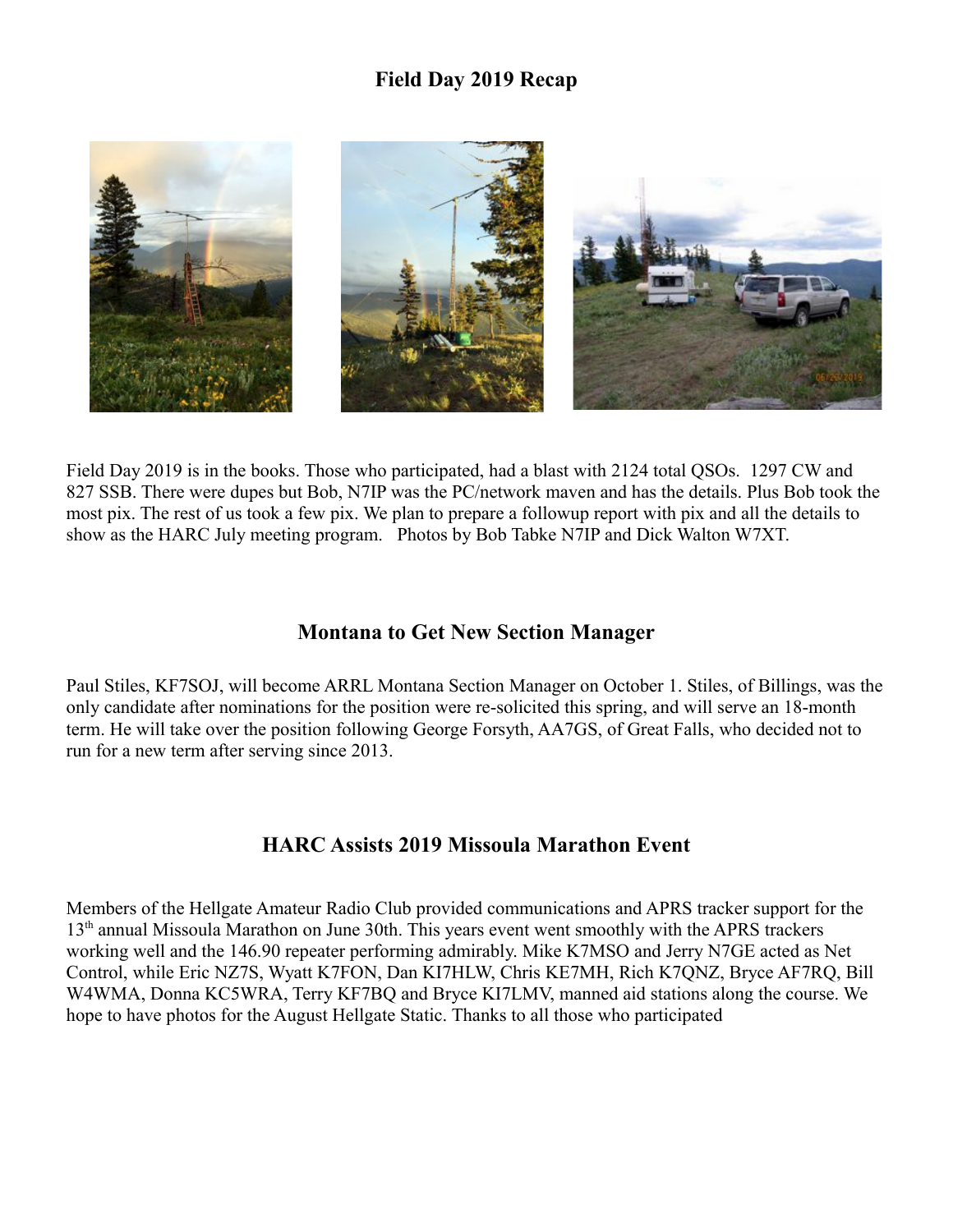## **France proposes taking 2 Meter Band for Aeronautical Mobile Service**

The next meeting of the CEPT WRC-19 Conference Preparatory Group takes place June 17-21 in Prague

France has submitted a paper with the subject Agenda Item 10 revised proposal for an agenda item for new non-safety aeronautical mobile applications.

The paper says:

*"The list of bands that are proposed for study of possible new allocations to the aeronautical mobile service on a primary basis is revised by adding the band 144-146 MHz, the bands 5000-5010 MHz and 15.4-15.7 GHz being maintained."*

*"The decisions of previous conferences have introduced some restrictions to the use and have imposed constraints on the development of aeronautical mobile applications within some existing mobile allocations traditionally used by the aeronautical mobile applications.* 

*At the same time, the number of manned and unmanned aircraft equipped with sensors has grown significantly in the past 20 years together with the need of bidirectional low to high data rate communications.*

*Aeronautical applications like fire surveillance, border surveillance, air quality and environment monitoring, traffic monitoring, disaster monitoring, terrain modeling, imagery (visible, infrared, radar, meteo), video monitoring require non-safety communications between various types of aeronautical platforms.* 

*Consequently the need of non-safety data communications between various types of aeronautical platforms increases and so the need for new frequency bands."*

Editors note: a little research indicates the proposal is being promoted by the Thales Group, a French multinational company that designs and builds electronic systems and provides services for the aerospace, defense, transportation and security markets. The proposal received preliminary approval for consideration

### **MPRG installs new DMR repeater in Great Falls**

Tom WR7AGT and William K7MT traveled to Black Horse north of Great Falls and installed a new dual mode analog/DMR repeater. It is linked to the Brandmeister digital network.

#### **Repeater particulars:** 449.200 MHz, offset -5MHz Analog FM access: PL encode/decode 100.0 Hz DMR Admission: Color code 2 DMR ID: [313008](https://brandmeister.network/?page=repeater&id=313008) Note: Color code and PL tone are different from what is used at most other MPRG sites.